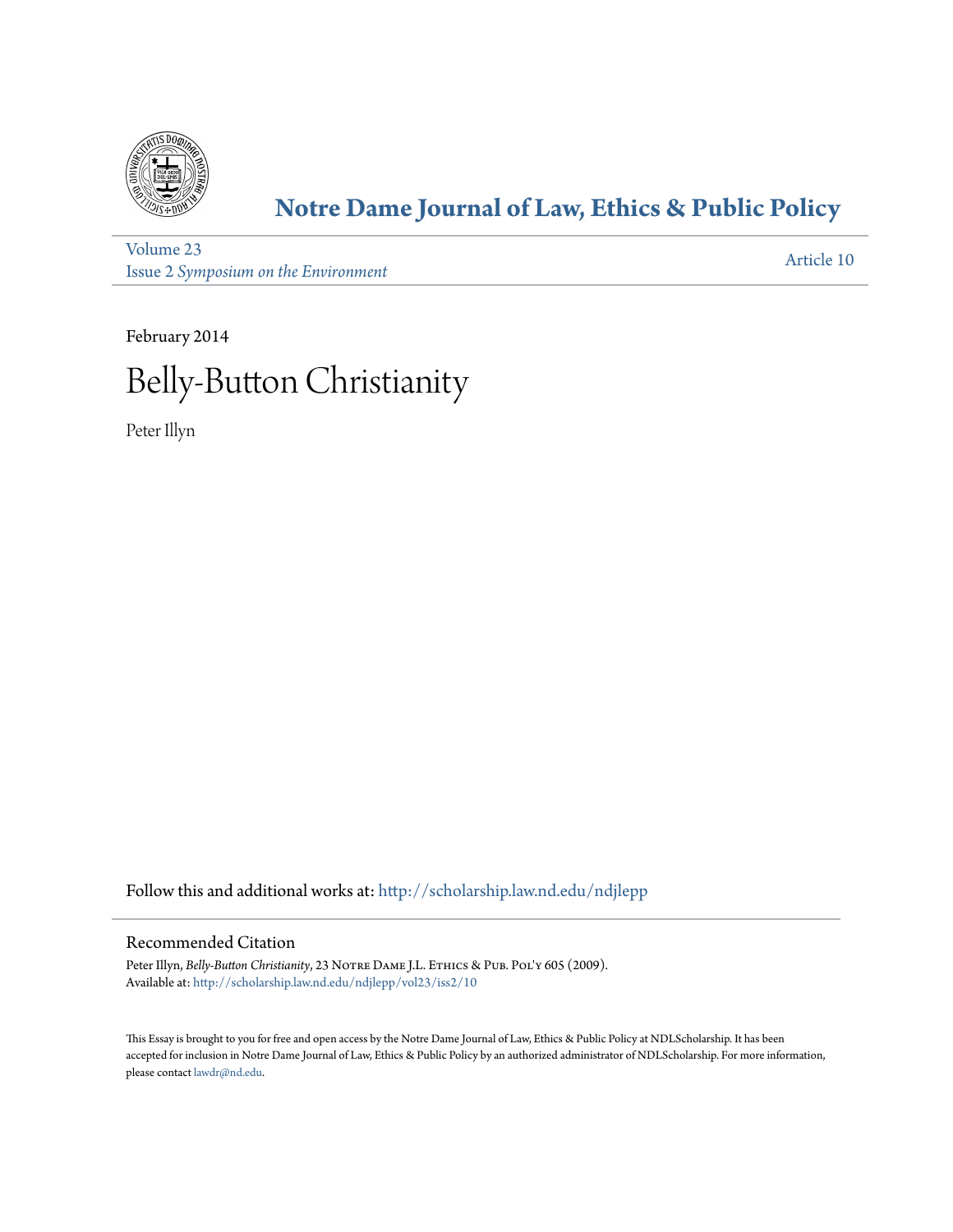## **BELLY-BUTTON CHRISTIANITY**

#### PETER ILLYN

"We are belly-button Christians! Our umbilical cords are still connected to the earth, our mother." So claimed Yat, a tribal friend from Papua New Guinea **(PNG).** "But when our tribal people leave the rainforest and go into the city, we say that they have lost their bellybuttons; they no longer have a living connection to the earth."

We were standing by the shore of the lagoon under the coconut and palm trees, talking as I was trying to chew some betel nut for the first time-a local, foul-tasting stimulant. We were looking out at what was once a pristine lagoon but now contaminated **by** the industrial waste of a Philippine-owned tuna processing plant-R.D. Tuna.<sup>1</sup>

Yat was fuming mad. Every day the factory sent out fishing fleets that destroyed in a decade a traditional fishery that had supported his ancestors for tens of thousands of years. His local people could no longer paddle out in their dugouts, spend a pleasant afternoon fishing, and then come back to feed their families. The fish were almost all gone. The ships could power out further and further into the ocean to chase the tuna, but the locals had no such options.

Not only were the industrial tuna factory owners overfishing and polluting the water; the tuna processing plant was built illegally on tribal land after some Catholic missionaries sold it to the government who then sold it to the multi-national corporation.<sup>2</sup>

"This land was never for sale!" Yat said angrily. "The earth is our mother. You never sell your mother." Yat, a committed, life-long, seminary-trained Catholic, continued, "One hundred years ago, my ancestors gave the church *permission* to use the land. That was all."

A few days later, Yat and I were in the PNG's capital city of Port Moresby. We awoke to the smell of smoke and heard chanting and then the sound of gunfire. As we looked out the window, we saw crowds streaming over the hillsides—waving guns and shooting into the air.

<sup>1.</sup> For more on R.D. Tuna, see Erklarung von Bern, R.D. Corporation: Nominated for the Public Eye Award in the Category Environment (Dec. 28, 2004), http:// www.evb.ch/p3319.html; Press Release, Friends of Kananam, Solidarity With the Kananam People: Ban R.D. Tuna (May **5,** 2003), http://www.scoop.co.nz/stories/ W00305/S00023.htm.

<sup>2.</sup> On the history of the Catholic Church in PNG, see Fr. Rochus Tatamai, M.S.C., The Catholic Church in Papua New Guinea (Sept. **29,** 2000), http:// www.catholicpng.org.pg/faith/history%20(edited).html.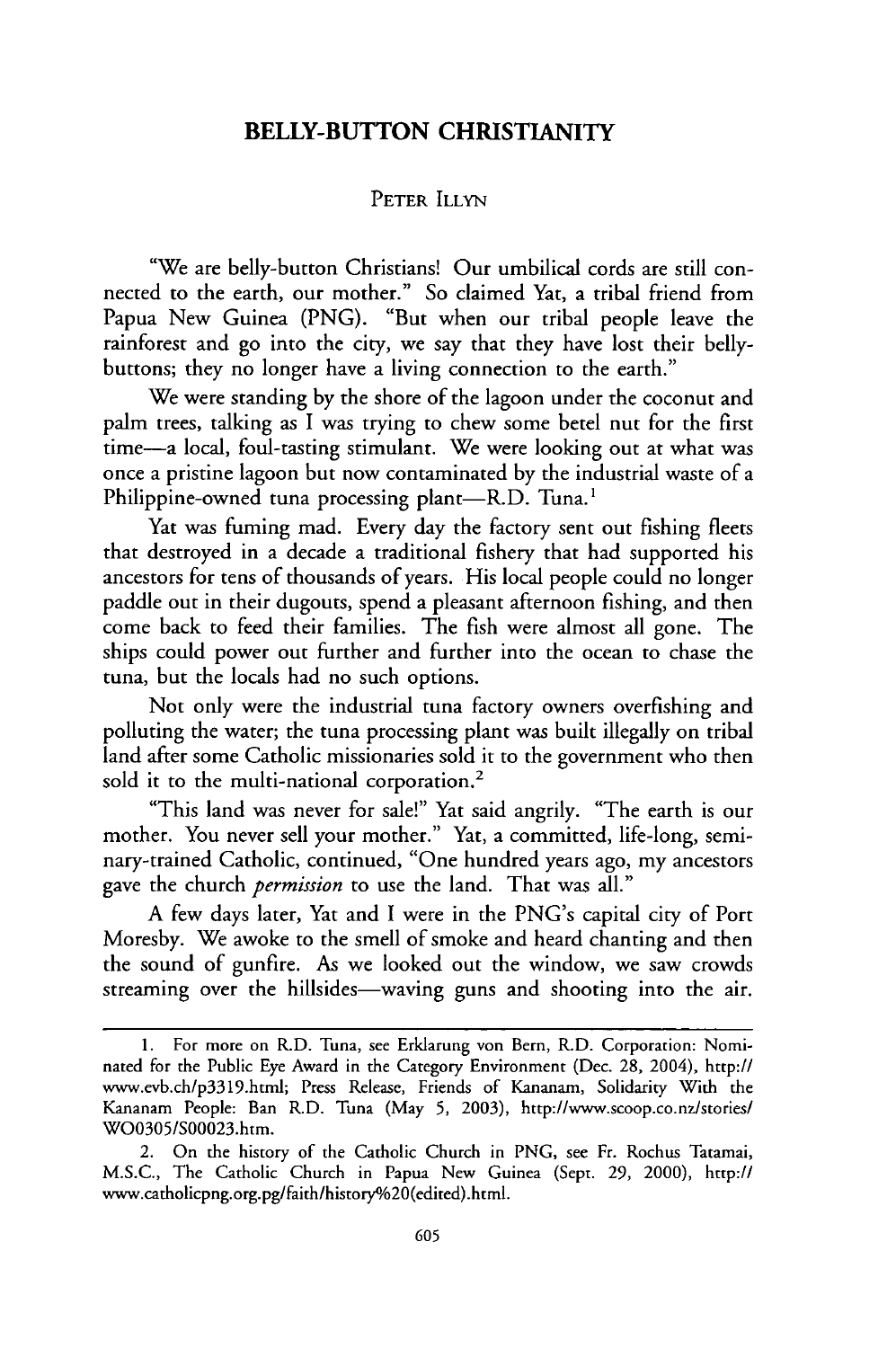Then they began setting nearby grass fields on fire and looting the nearby stores.

Later that morning we learned that the Papua New Guinea government, at the insistence of the World Bank, had attempted to mandate a land tenure system where all tribal land was to be registered. This policy would force the tribes to title their ancestral lands, which had always been held in common trust. By registering land, it can be treated as personal property. This would then allow it to be bought and sold to multi-national corporations for development.<sup>3</sup>

The day before, when a group of college students marched in protest to the land registration scheme, the police shot and killed four students.<sup>4</sup> What we had seen was a riot in reaction to the killing. Things were quickly getting out of control, so I went to the airport ready to leave the country. While there, I spied another American across the room. In PNG, the natives say all white men are either missionaries, miners, or misfits-so I sauntered across the room to see which one he was.

As we chatted, I learned that he was a missionary with the Nazarene Church working up in the Waghi Valley in the Highlands. The missionary was working with some of the children of those first contacted when this part of PNG was "discovered" in the 1930s. Some Australian gold prospectors flew into the mountains and were surprised to find a large valley between them filled with 200,000 primitive farmers and hunters.<sup>5</sup> Only ten years later, the Waghi Valley became the site of massive WWII battles between the Japanese and Australian forces. Many wounded soldiers came home with tales of being tended to by the forest dwellers they called the "Fuzzy Wuzzy Angels."<sup>6</sup>

In addition, to this day, a popular local PNG dish is instant noodles from Japan mixed with canned corned beef from Australia, a surprisingly tasty combination gleaned from the abandoned military rations of the two enemies.

<sup>3.</sup> For more on customary PNG notions regarding land, see Kathrine Dixon, Note, *Working With Mixed Commons/Anticommons Property: Mobilizing Customary Land in Papua New Guinea the Melanesian Way,* 31 HARv. ENVTL. L. REv. 219, 220-23 (2007).

*<sup>4.</sup> See PNG Probes Causes of Riot Deaths,* CNN.COM, July 2, 2001, http:// archives.cnn.com/2001/WORLD/asiapcf/auspac/07/02/png.riots.inquiry/; *PNG Student Protests End in Shootings, Riots,* CNN.COM, June **26,** 2001, http://archives.cnn.com/2001/ WORLD/asiapcf/auspac/06/25/png.students/index.html.

*<sup>5.</sup> See* PAULA BROWN, HIGHLAND PEOPLES OF NEW GUINEA **96** (1978); TER-**ENCE** E. HAYS, ETHNOGRAPHIC PRESENTS PIONEERING ANTHROPOLOGISTS IN THE PAPUA NEW GUINEA HIGHLANDS 10-11 (1992); GEORG F. VICEDOM ET AL., THE MBOWAMB 7 (1983).

**<sup>6.</sup>** OSMAR WHITE, PARLIAMENT OF A THOUSAND TRIBES: PAPUA NEW GUINEA **129** (1972); *see generally* JOHN D. BODGER, Fuzzy Wuzzy ANGELS OF PAPUA: THE NATIVE BACKGROUND TO THE PAPUAN CAMPAIGN AND ITS INFLUENCE ON THE FUTURE OF THE TERRITORY (1946).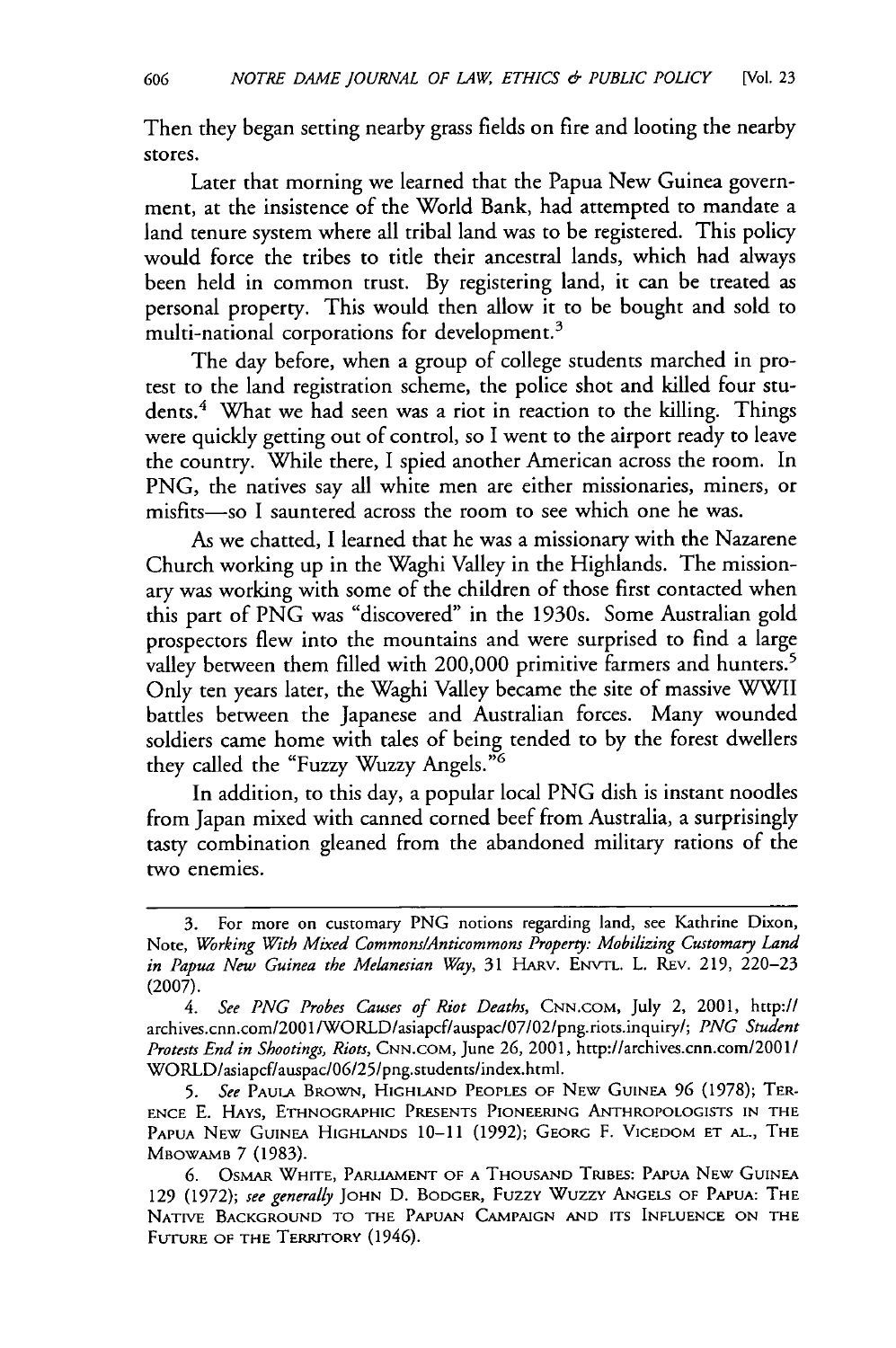When the missionary at the airport asked what I did, I replied that I was a "Christian environmentalist." Clearly taken aback by that answer, he visibly twitched and then pointed at me and, with a lecturing tone, said, "You better never call the earth your mother!"

This was a stark contrast of worldviews, especially after spending time listening to Yat's stories about how his umbilical cord was still connected to the earth. Finding the missionary's attitude paternalistic and arrogant, I retorted, "I think the Apostle Paul wrote in Romans that the creation is 'groaning as if in childbirth.'7 Giving birth is clearly a metaphor for motherhood, so even Paul refers to the earth as mother." Our conversation ended as we realized we had little in common except for our skin color.

For most Americans, calling the earth "your mother" is a slippery slope leading to paganism and earth-worship. This paranoia is quite common especially among evangelicals who never had a relational theology of the earth nor had ecological heroes of the church like St. Francis of Assisi.

The missionary's response should not have been a surprise. I have been doing Christian-based environmental advocacy work for almost twenty years; speaking in churches, tabling at Christian rock festivals, and gathering signatures for petitions. I have been in many culture-andlanguage debates as I worked to protect endangered species, ancient forests, and critical habitats like the Arctic National Wildlife Refuge. Contrasting that, I also spent ten years outfitting a llama trekking business where I would watch people have epiphanies—spiritually and interpersonally as they spent time in the wilderness, many for the first time.

As such, I no longer cluster these worldviews as most social and political commentators do, who frame the divide in *conservative* versus *liberal* terms. Instead, in talking to people about the need to care for the earth, I see the rift as more accurately defined as *compartmentalized and disconnected* versus *integrative* and *interconnected.*

**My** observation is that *integrative* people tend to see complex interrelationships interacting in a dynamic, constantly-in-motion world. *Compartmentalized* people, however, tend not to see the interrelationships between actions and consequences. They do not see the world as complex, ambiguous, or filled with paradox but instead see a much simpler world often framed as dualistic choices between extremes. They use phrases like a battle between good versus evil; darkness versus light; us versus them; right versus wrong. In the environmental debates, these compartmentalized people espouse false dichotomies like "jobs versus the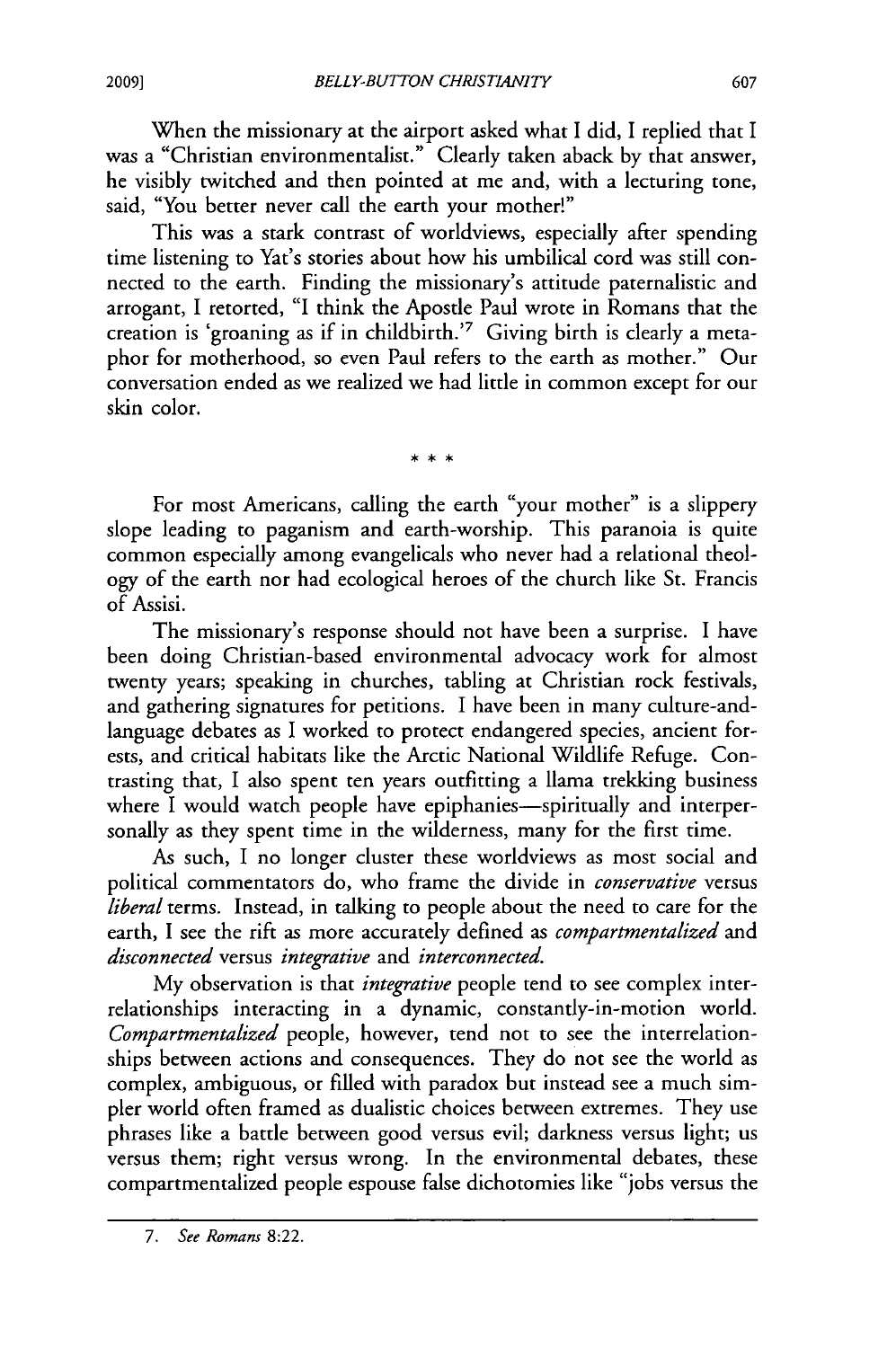environment" or "man versus nature" or, as Woody Allen says, "I am two with nature."<sup>8</sup>

If one accepts this clustering of worldviews-the compartmentalized versus integrative-as a simplistic but somewhat reasonable explanation of our modern culture wars, then a second set of questions emerges.

- **"** Are these various perspectives nature or nurture? Is a person born that way or does the worldview gradually occur?
- **"** If it occurs over time, can it be influenced or changed?
- **"** What role does education and personal experience play?
- What roles do the soul and the spiritual journey play?
- Do culture, religion, types of economies (subsistence versus cash, local versus global) influence these perspectives?

I have struggled for decades with these tactical questions. Is there an experience of the heart that leads to a connection with nature? Can a person's worldview go from compartmentalized to integrative? Will it change their behaviors? Can a person have a conversion? As an evangelical Christian might ask, "Can they be born again, again, again into a relationship with God, with humanity, and with the natural world?"

I believe they can. That is why my life's work is that of Christian environmental evangelist. The formal name for this is Kuyperian theology-named after the Dutch theologian and politician Abraham Kuyper, who preached a gospel of reconciliation described as a "right" relationship with God, a right relationship with humanity, and a right relationship with creation.<sup>9</sup>

Like all evangelists, I encourage a born-again moment—in this case, to rediscover a God-given love of the land. The message is simple; God is a good God, God made a good earth, and God calls us to be good stewards. I even invented a new term- *Terra Agape-which* I define as a *God-given love of the land. Terra* is Latin for earth,1 " and *agape* is Greek for divine love.<sup>11</sup> Loving what God loves is the heart of faithful and wise service. Loving what God loves is wisdom-destroying what God loves is folly. The Psalms say that God loves creation and that all creation is praising God.<sup>12</sup>

Restoring Eden, the nonprofit Christian environmental ministry I founded, has developed an integrative mission statement: *to love, serve,* and *protect* God's *creation.* For our ministry's definition, *love* means

<sup>8.</sup> THE **ILLUSTRATED** WOODY **ALLEN** READER 203 (Linda Sunshine ed., 1993).

*<sup>9.</sup> See* **CORNELIS VAN** DER **Kooi** & **JAN DE BRUIJN,** KUYPER RECONSIDERED: ASPECTS OF His **LIFE AND** WORK 85-144 **(1999).**

<sup>10.</sup> CHARLTON T. LEWIS, **AN** ELEMENTARY LATIN DICrIONARY **855** (1890).

<sup>11.</sup> **For** more **on** interpretations **of agape,** see **CRAIG** A. BOYD, VISIONS OF **AGAPE** (2008).

<sup>12.</sup> *Psalms 45:10.*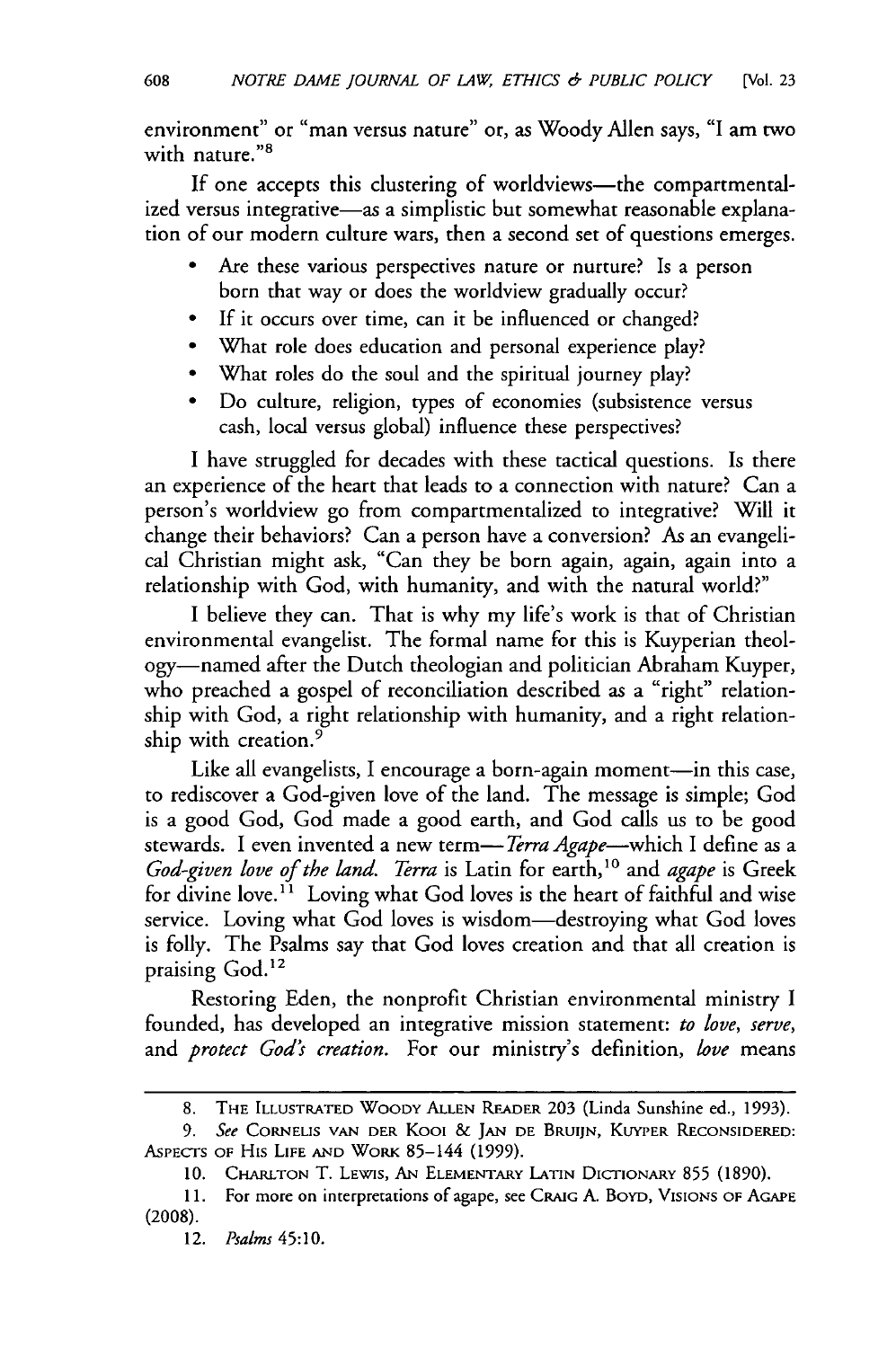nature appreciation, *serve* means creation care and environmental education, and *protect* means public policy and marketplace advocacy. <sup>13</sup>

It is this concept of right relationship with God, humanity, and nature that is frequently defined as *shalom.* This balanced harmony is what younger Christians today refer to as being missional; faith lived out in actions.

There is still a culture war happening within modern society and within the churches between those who are compartmentalized versus those who are integrative in perspective. Some recent attacks from the evangelical religious right illustrate what I mean.

#### ATTACKS FROM THE FAR RIGHT

One of the most recent and important ecological converts within the evangelical circles was Rich Cizik, the former Washington, D.C. political representative of the National Association of Evangelicals (NAE). 14 In 2002, Reverend Cizik went to England as part of a group of evangelical leaders to meet with some of the world's top climate scientists. The evidence the scientists offered was compelling, and Cizik had an ecological conversion. He returned to Washington, D.C. committed to raising the profile of creation care broadly and climate change specifically within the church.<sup>15</sup>

However, as Cizik began to speak about creation care and gain positive media exposure, there was a strong pushback from leaders of the far religious right such as James Dobson, Tony Perkins, and others. They wrote a letter demanding that the NAE fire Rich for advocating about climate change.

Acknowledging that "[i]t does appear that the earth is warming," the letter writers complained that "Cizik and others are using the global warming controversy to shift the emphasis away from the great moral issues of our time, notably the sanctity of human life, the integrity of marriage and the teaching of sexual abstinence and morality to our children."<sup>16</sup> They also took affront at what they saw as a personal attack from Cizik:

[H]e granted an interview with Fast Company, dated June, 2006, in which he said[,] "We [proponents of global warming] are the 609

*<sup>13.</sup> See* Restoring Eden: Our Mission, http://www.restoringeden.org/about (last visited Mar. 3, 2009).

<sup>14.</sup> Cizik resigned under pressure in December 2008. Sarah Pulliam, *Richard Cizik Resigns From* the *National Association of Evangelicals,* CHISTIANiTY TODAY, Dec. **11, 2008,** http://www.christianitytoday.com/ct/2008/decemberweb-only/150-42.0.html.

**<sup>15.</sup>** The Great Warming: Interview With Rev. Richard Cizik, http://www.thegreat warming.com/revrichardcizik.html.

**<sup>16.</sup>** Letter from Dr. Don Wildmon, Chairman, Am. Family Ass'n, et al. to Dr. L. Roy Taylor, Chairman of the Bd., Nat'l Ass'n of Evangelicals 1 (Mar. **1,** 2007), *available at* http://www.citizenlink.org/pdfs/NAELetterFinal.pdf.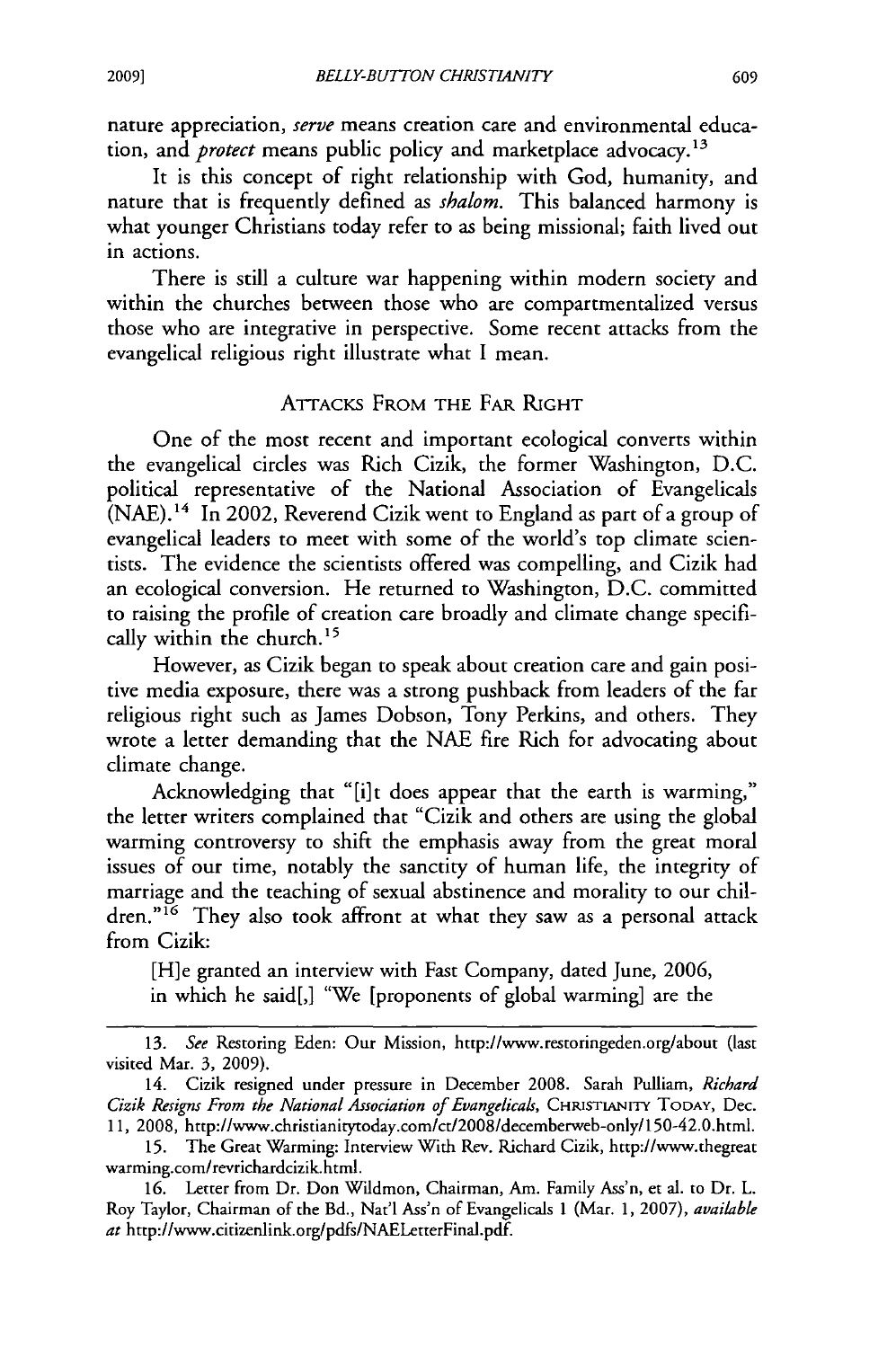future, and the old guard," he continued, "is reaching up to grasp its authority back, like a horror movie where a hand comes out of the grave." To paraphrase, Cizik apparently believes "the old guard" which defends traditional values is like a rotting corpse that will not die.<sup>17</sup>

The authors were also concerned that Cizik might damage their own reputations by "contributing to growing confusion about the very term, 'evangelical'" as it slides "toward the same linguistic demise that 'fundamentalist' met decades ago because it has been misunderstood, misappropriated and maligned."<sup>18</sup>

In this compartmentalized, hierarchical framework, then, if a person is looking at God, they should not be looking at the earth. If they are focused on the earth, then they have clearly taken their eyes off God. There are clear choices-loving God or loving the earth, but you must pick as they are mutually exclusive.

Chuck Colson, an evangelical apologist, revealed this frame in his writings, arguing that "our highest priority should be looking out, not for the planet, but for people, and especially the poor." He continued:

Why do radical environmentalists seem so indifferent to the poor? It is a matter of worldview. If you deify nature instead of God, if you believe humans are just another species of animal with no greater moral status than a kangaroo rat-well, you don't have to worry much about the poor or marginalized. But if you believe God created humans in His image, and gave each one of us a unique and privileged place within His creation, then your concern for the poor far outweighs concerns for nature-especially speculative concerns like global warming.<sup>19</sup>

Mr. Colson is not alone in this view. Richard Land of the Southern Baptists wrote that the Bible makes clear that "human beings come first in God's created order. Primacy must be given to human beings **....** If that means that other parts of nature take a back seat, well, then they take a back seat."<sup>20</sup> Similarly, James Dobson's Focus on the Family concluded, "Any issue that seems to put plants and animals above humans is one that we cannot support."21

<sup>17.</sup> Id. at 2.

*<sup>18.</sup>* **Id.** (quoting Cathy Lynn Grossman, *Evangelical- Can the "F-Word" Be Saved?,* USA TODAY, Jan. 23, 2007, *available at* http://www.usatoday.com/news/religion/2007- 01-22-evangelicals-usat\_x.htm?csp=34).

<sup>19.</sup> Chuck Colson, *Not an Either/Or Choice,* BREAKPOINT **COMMENT.,** Sept. 9, 2008, http://www.breakpoint.orgllistingarticle.asp?ID=9209.

<sup>20.</sup> *Morning Edition: Evangelical Leaders Urge Action on Climate Change* (NPR radio broadcast Feb. 8, 2006), *available at* http://www.npr.org/templates/story/ story.php?storyld=5194527.

<sup>21.</sup> Eric Gorski, *Haggard Profile: Man of Cloth and Clout,* DENVER POST, Oct. 30, 2005, available at http://www.denverpost.com/search/ci\_3165558.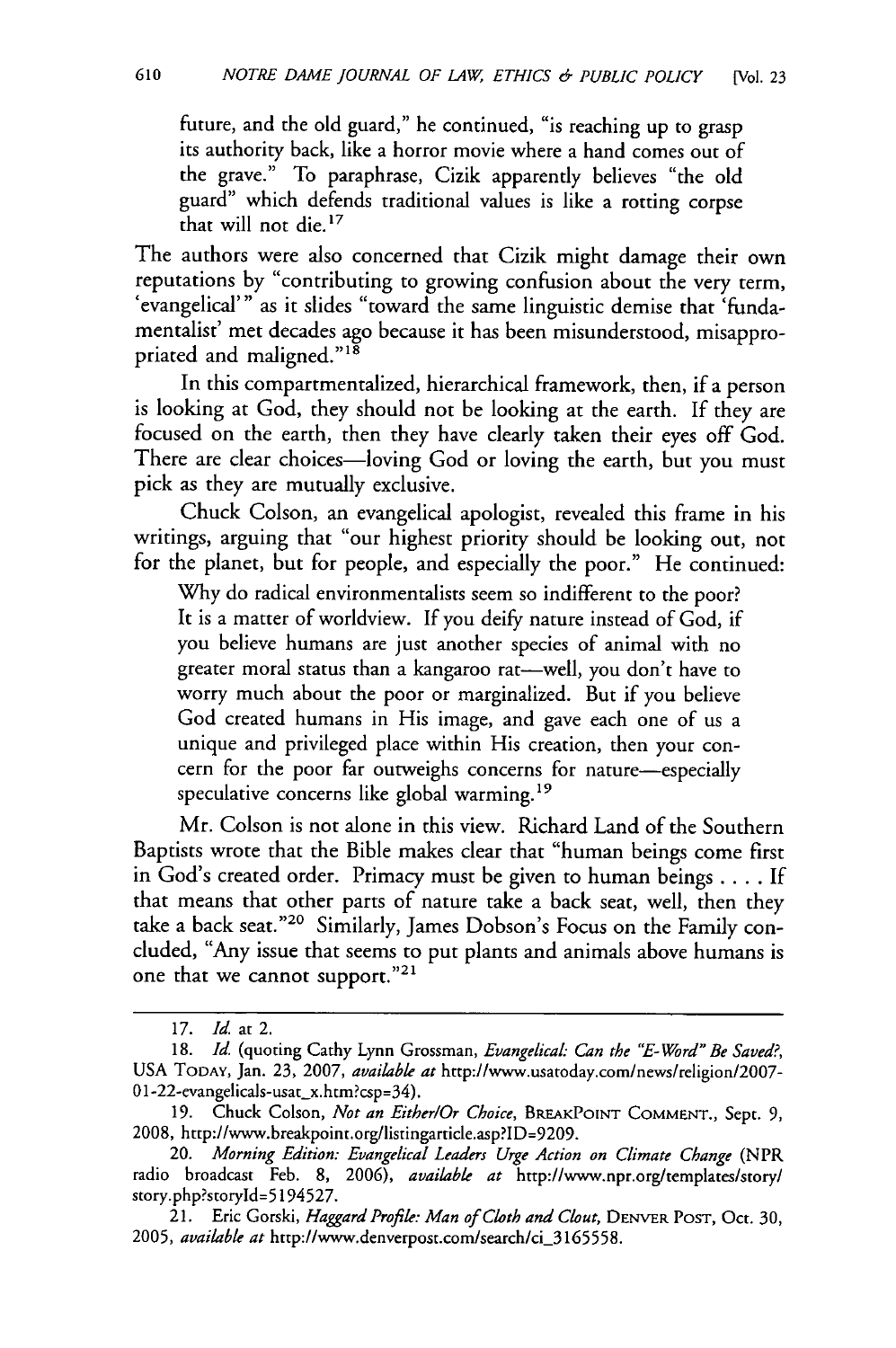Jerry Falwell preached in a Sunday sermon just before he died, "If I decide here as the pastor and our deacons decide that we're going to get caught up in the global warming thing, we're not going to be able to reach the masses of souls for Christ, because our attention will be elsewhere. That's pretty wise for Satan to concoct." Falwell went on to explain, "I agree every Christian ought to be an environmentalist of reasonable sort. We should certainly pick up trash.... But we shouldn't be hugging trees and worshipping the creation more than we worship the Creator, and that is what global warming is all about."<sup>22</sup>

And Colson had argued in an earlier column that

there is a real difference between mankind and the rest of creation, which serves as the gracious provision of God for the human race. The apostle Paul tells us that God "richly provides us with everything for our enjoyment." We need to instill in our children the biblical perspective of responsible stewardship. Only then can they resist a pantheistic ideology that denies humanity its proper place in God's creation.<sup>23</sup>

*Ouch!* Please tell me this can't be our best thinking?

## So How DID LIFE'S COMPLEXITY GET REDUCED TO **MAN** V. NATURE?

This compartmentalized, disconnected worldview is especially baffling when espoused by educated and supposedly scholarly leaders. It is contrary to common sense, defies all knowledge about ecology, and implies that humanity is somehow separate from the natural world. While admittedly the Bible says only humans were made in the image of God,<sup>24</sup> it does say humans are also made of the substance of the earth.<sup>25</sup> It is *adamah* and *adam*—best translated as red-earth and earthling.<sup>26</sup>

Many of our cultural struggles are rooted in this gap between the compartmentalized and the complex. This compartmentalized dichotomy may have its roots simply in the way some people are hard-wired. Those that are compartmentalized-who shun ambiguity and see the world in dualistic terms—tend to be more forthright in their opinions. Perhaps they are unable to handle uncertainty, paradox, and complexity. Choices are either right or wrong. Choose one.

<sup>22.</sup> Pro-Science, http://kriswager.blogspot.com/2007/03/jerry-falwell-on-globalwarming.html (Mar. 6, 2007, 9:44 AM).

<sup>23.</sup> Chuck Colson, *Trees are People* Too, BREAKPOINT COMMENT., June 6, 1996, http:llwww.breakpoint.org/listingarticle.asp?ID=4050 (quoting 1 *Timothy* 6:17).

<sup>24.</sup> *Genesis* 1:26-27.

**<sup>25.</sup>** *Id.* 2:7; **rf** *id* 3:19.

<sup>26.</sup> *Cf* FRANcis BROWN **ET AL.,** THE BROWN-DRiVER-BRIGGS **HEBREW AND ENGUSH LEXICON** 9 (1905).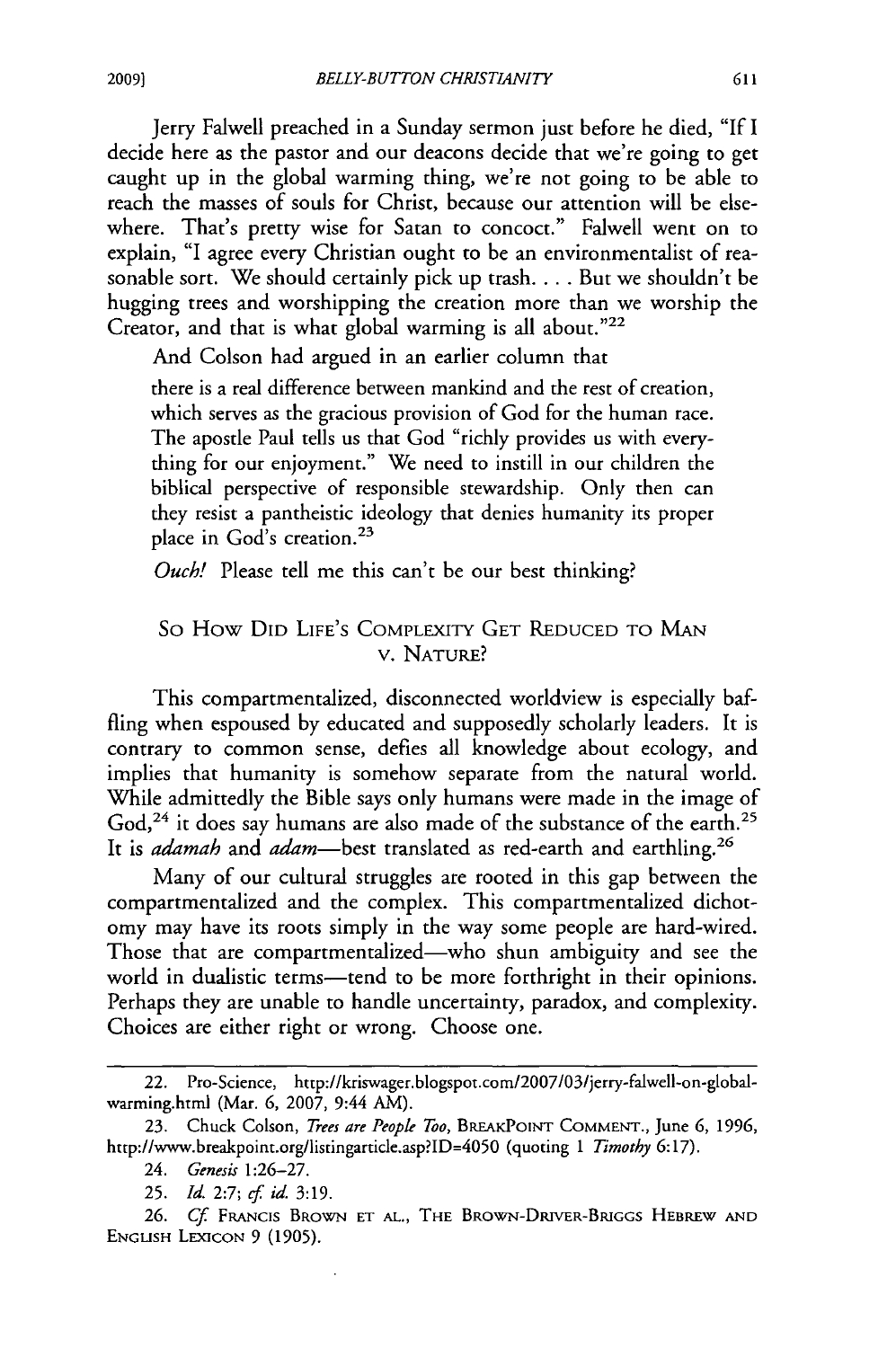However, this cultural duality is more than an intellectual wiring. It also has roots in theological history. By the mid-1700s, as Europe entered into the Enlightenment, we saw newly applied scientific philosophies; Adam Smith built on Locke to define classic economic theory,<sup>27</sup> and Immanuel Kant, like Descartes before him, promoted rationalism<sup>28</sup>-but the giant on whose shoulders all the Enlightenment thinkers stood was Isaac Newton.<sup>29</sup>

With Newton's mathematical theories, scientists could now use the new math of calculus to accurately predict the movement of the planets. The thinkers of that era finally understood the mechanism of how the planets circled the sun, and how the moons circled the planets. The natural world was seen as orderly and logical—less mysterious and more mechanical.

The 1700s were also the beginning of the industrial age with the first of the textile mills in England and New England. Prior to that time, almost all technology was constrained by natural limits: how far a man could walk, how fast a horse could run, how much an ox could pull, how strong the current could move a barge, or how fast the wind could push a sailboat. With the birth of the machine age, society was no longer as constrained by natural limits. They had complex water wheels turning crankshafts that powered room-sized looms. It became a world of levers, of cables and gears.

Not all machines were large, however. During this era the first mechanical watches and clocks were invented, and they ushered in a significant shift in the theological language of God. Moral philosopher William Paley wrote a treatise on God the *watchmaker,* promoting both mechanistic and utilitarian aspects of the natural order.<sup>30</sup> Theological idioms went from God the *Father,* God the *Shepherd,* and God the *King* to God the *Watchmaker.* Fathers, kings, and shepherds all had dominion over living communities. Children, citizens, herds of animals, and vegetables are all living communities and if you neglect them, they die. When you nurture them, they thrive.

But as God began to be called the great watchmaker, the created order went from being seen as a garden, a flock, or a family-composed of complex interrelationships of living communities-to a "well-oiled

<sup>27.</sup> *See generally* ADAM SMITH, **AN INQUIRY INTO** THE NATURE **AND CAUSES** OF THE WEALTH OF NATIONS (1776); **JOHN** LOCKE, Two TREATISES OF **GOVERNMENT** (1689).

<sup>28.</sup> *See generally* **IMMANUEL KANT, CRITIQUE** OF PURE REASON (1781); **RENE** DESCARTES, DISCOURSE **ON** THE METHOD (1637).

**<sup>29.</sup>** *See* Letter from Isaac Newton to Robert Hooke (Feb. **5, 1675 (O.S.)),** *published in* 1 **CORRESPONDENCE** OF ISAAC **NEWTON** 416 (H.W. Turnbull et al. eds., Cambridge Univ. Press 1959).

<sup>30.</sup> WILLIAM **PALEY,** NATURAL THEOLOGY 1-8 (1802).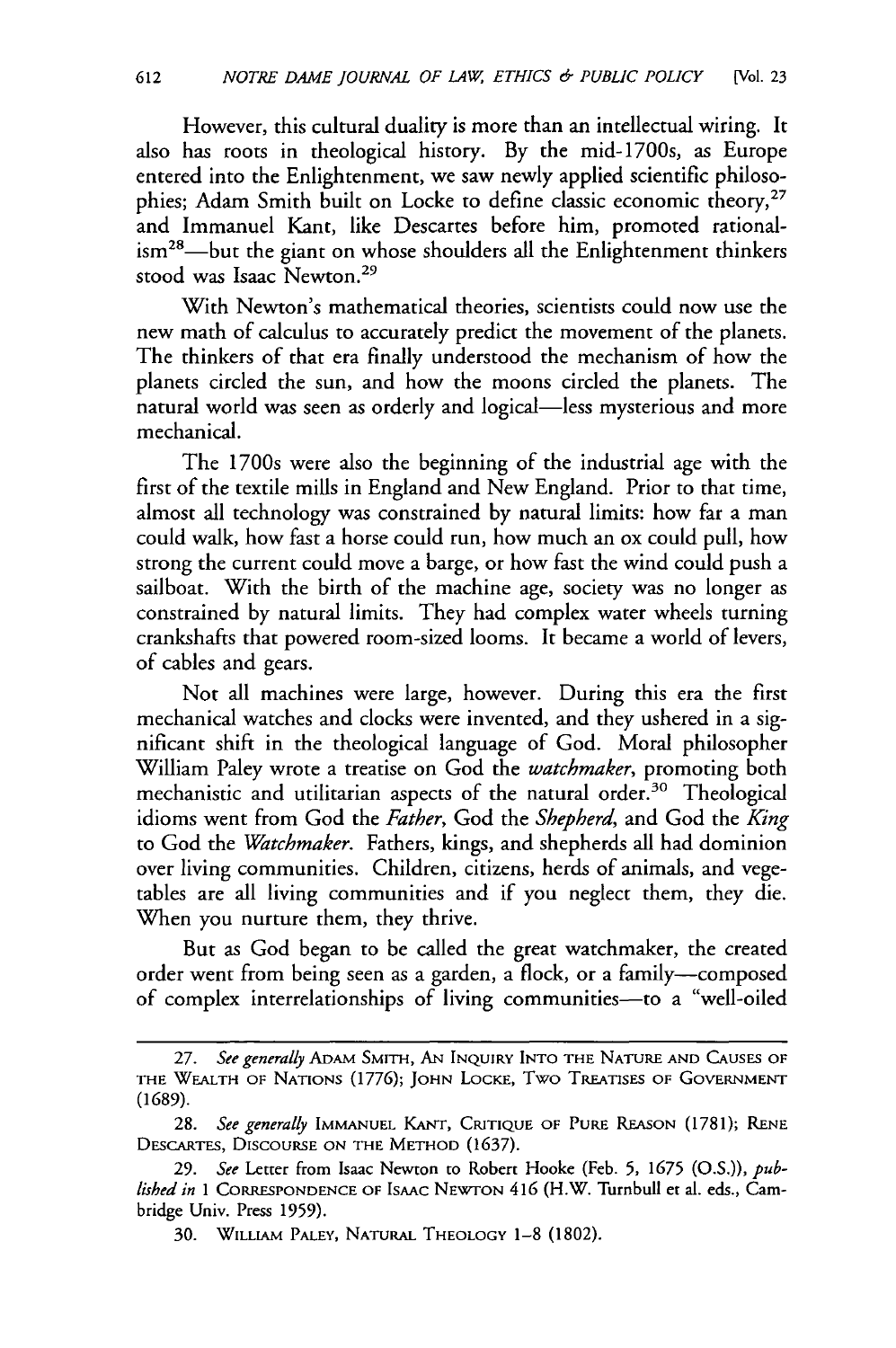machine." Descartes wrote that animals are machines.<sup>31</sup> This created a dramatic shift in our view of nature and offered an alternative to a relational theology of creation that has since become dominant. The earth went from community to commodity, from a relationship to resource, from something to be nurtured to a raw material to be exploited.

As we combined a utilitarian land ethic with the mechanistic view of creation, instead of seeing creation as a community-as a garden singing praise to the gardener-we saw it as a machine. Stewardship went from nurturing and protecting life to maintaining machines and tools. When a machine cannot be repaired, it is replaced. Machines do not have inherent rights or intrinsic value. They are not nurtured or loved.

\* \* \*

With the mechanistic view of nature, a secondary theology emerged called the Subordinate Rule of Order (or of Nature), which began to see everything as created to serve that which was above it. Just as small gears turned big gears, the same was true for natural systems. God created different species to serve the needs of higher species. Worms serve birds, birds serve cats, cats serve humans.

This philosophy was espoused by theologian Soame Jenyns, who wrote in **1757:**

Thus the universe resembles a large and well-regulated family, in which all the officers and servants, and even the domestic animals, are subservient to each other, in a proper subordination: each enjoys the privileges and perquisites peculiar to his place, and at the same time contributes by that just subordination to the magnificence and happiness of the whole.<sup>32</sup>

 $***$ 

The whole affair then of Religion and Morality, the subject of so many thousand volumes, is in short no more than this: The Supreme Being, infinitely good, as well as powerful, desirous to diffuse happiness by all possible means, has created innumerable ranks and orders of Beings, all subservient to each other by proper subordination. **<sup>33</sup>**

Within the theology of subordination was the assumption that nothing was higher in God's created order than white Christian male landowners. Slaves, indigenous people, landless peasants, forests, rivers,

*<sup>31.</sup> See* **RENE** DESCARTES, DISCOURSE **ON THE** METHOD 96-100 (John Veitch trans., Sutherland & Knox 1850) (1637).

<sup>32.</sup> **SOAME JENYNS,** A **FREE** INQUIRY **INTO** THE NATURE **AND** ORIGIN OF **EVIL** 70-71 (4th ed., R. & **J.** Dodsley 1761) (1757).

<sup>33.</sup> *Id.* at 121.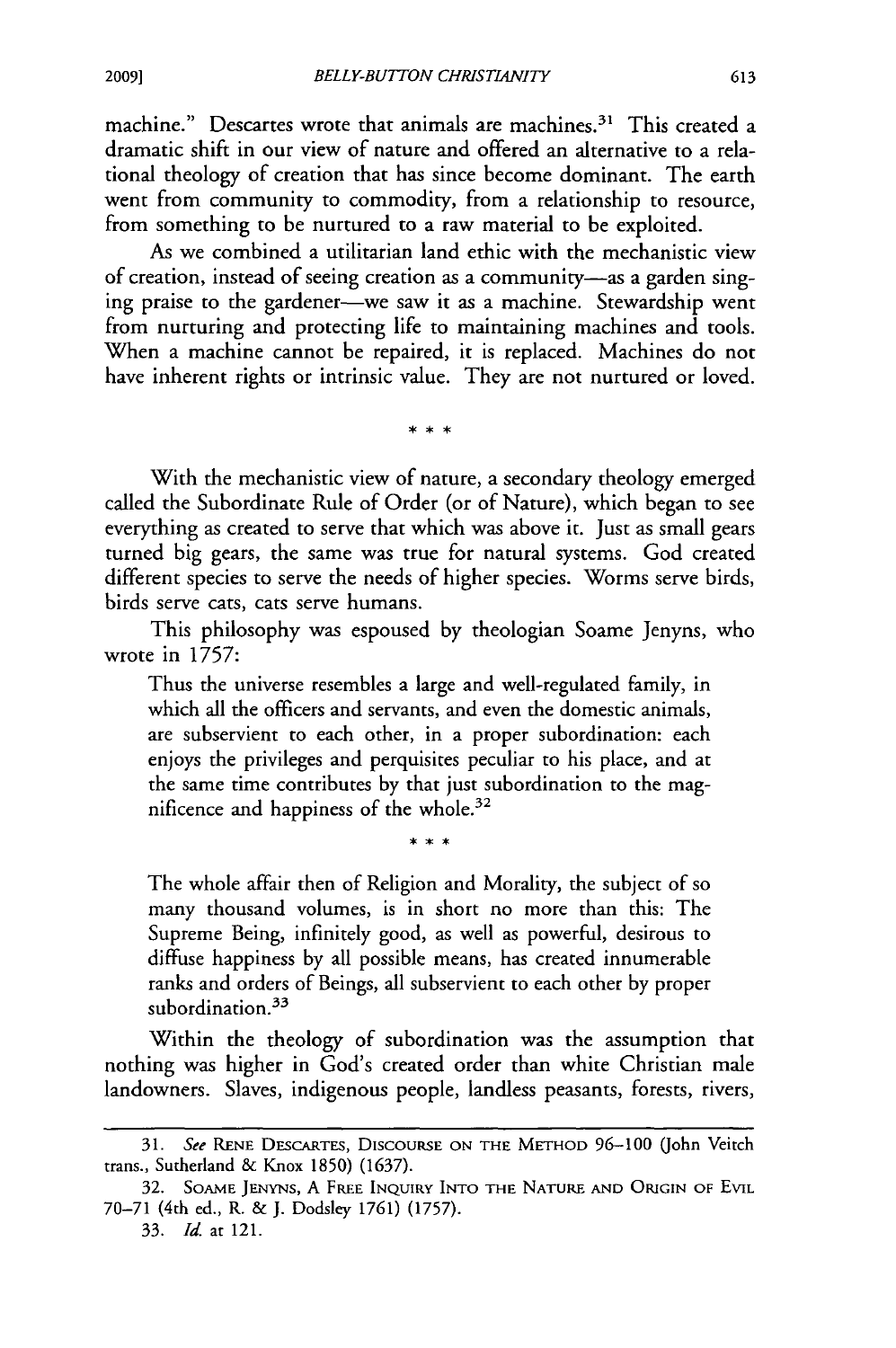and all species were mere gears in God's complex machine, a machine created to benefit the factory owner-again, the white Christian males.

Compounding this worldview was the certainty that the United States was a gift from God to the displaced and persecuted-but faithful-Christians of Europe. This theology of the "promised land" coupled with the theology of subordination was then used to justify genocide against native peoples, codified expansionism and Manifest Destiny in theological terms,  $34$  saw women as the property of their husbands,  $35$  and defended slavery of Africans as designed by God to work in the humid fields of the Deep South. <sup>36</sup>

The mid-1700s was also the birth of the evangelical community that emerged in England and in the United States with Jonathan Edwards,  $3^7$  George Whitefield,  $3^8$  and the Wesley brothers.  $3^9$  While these early leaders wrote about the intrinsic value of nature,<sup>40</sup> that eco-virtue was not a priority for most early American evangelicals who were more concerned about getting access to the land denied to them in Europe.<sup>41</sup>

Furthermore, in the 1800s, the new theology of dispensationalism appeared with an emphasis on an end-times eschatology that taught that following the rapture of the saints, the earth would be destroyed.<sup>42</sup> We replaced an eschatology of relationship, renewal, and redemption with an eschatology of despair and destruction.

The ubiquity of this storyline became apparent last year when I was invited to a friend's new mega-mansion—a  $4,800$  square-foot home with thirteen sinks and nine toilets for a family of four. As we were eating

38. *See* THE WORKS OF THE REVEREND GEORGE WHITEFIELD (Edward & Charles Dilly 1772).

*39. See* JOHN WHITEHEAD, THE LIFE OF THE REV. JOHN WESLEY, WITH THE LIFE OF THE REV. CHARLES WESLEY (Dow & Jackson 1845).

40. *See, e.g.,* Belden C. Lane, *Jonathan Edwards on Beauty, Desire, and the Sensory World,* **65** THEOLOGICAL STUD. 44 (2004).

41. For one example of the low behavior and material preoccupation of some preachers in this era, see THE LIFE AND LETTERS OF **JOHN** BROWN, LIBERATOR OF **KAN-SAS** AND MARTYR OF VIRGINIA 11 (F.B. Sanborn ed., Roberts Bros. 1891) (1885) (discussing a Mr. Thomson, who was adamant in keeping his slaves under his control while in Connecticut, despite that state's abolition of the practice).

42. For a general overview of the movement, see DARRELL L. BOCK **ET AL.,** Dis-PENSATIONALISM, ISRAEL **AND** THE CHURCH 13-34 (1992). *Cf* CHARLES C. RYRIE, DISPENSATIONALISM (rev. exp. ed. 2007) **(1965).**

<sup>34.</sup> *See, e.g.,* REV. JOSIAH STRONG, OUR COUNTRY: ITS POSSIBLE FUTURE **AND** ITS PRESENT CRISIS (1885).

**<sup>35.</sup>** *See generally* SEAN GILL, WOMEN AND THE CHURCH OF ENGLAND: FROM THE EIGHTEENTH CENTURY TO THE PRESENT 11-38 (1994).

<sup>36.</sup> *See generally* RELIGION **AND** THE ANTEBELLUM DEBATE OVER SLAVERY (John R. McKivigan & Mitchell Snay eds., 1998).

<sup>37.</sup> *See* GEORGE M. MARSDEN, JONATHAN EDWARDS: A LIFE (2004). Edwards' son, also named Jonathan, was a preacher and theologian of some, though lesser, acclaim in his own right.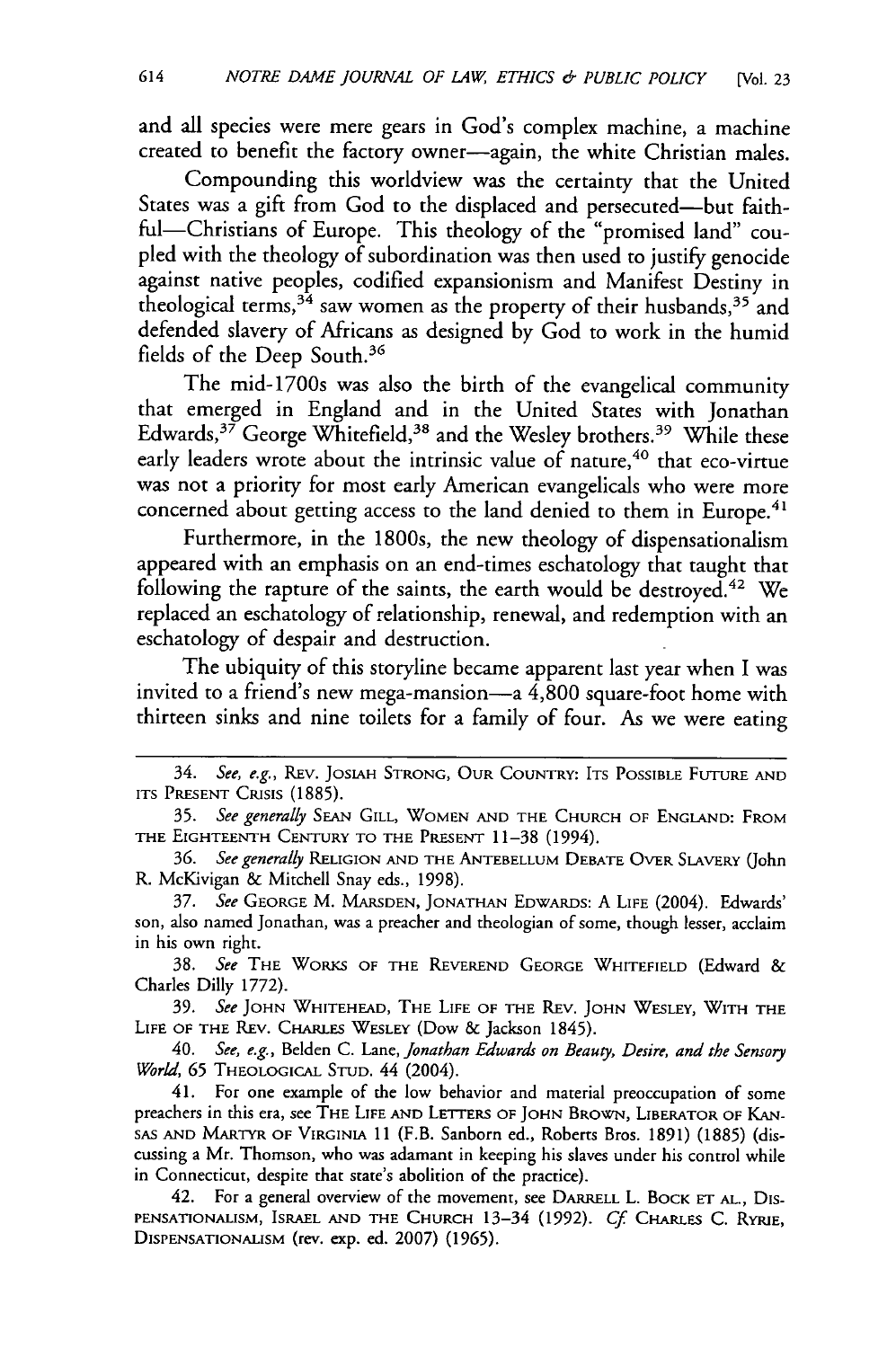dinner, I was talking about my work within indigenous communities. The friend's wife looked up, a fork full of food, and asked innocently, "I just don't understand why Jesus didn't bless the Indians at the same time He gave us their land?" My wife gave me a sharp warning kick under the table and I bit my tongue.

My theory, in summary, is that from the beginning of our history, most Americans and evangelicals have adopted a mechanistic, utilitarian, disposable view of nature coupled with material wealth as proof of God's divine blessing. This worldview became an unquestioned storyline of the North American gospel. The creation as a disposable machine, made by God and given to us—His newly chosen people—to bless us with all the comforts and wealth we can handle before He returns, raptures us up to heaven, and then destroys the earth....

Thankfully, the greater church has never forgotten the relational theology of creation. The torch (or at least embers) have been carried and protected by the liturgical churches—Catholicism, Eastern Orthodoxy, and Episcopalism.

#### How **I** BECAME **AN** ENVIRONMENTAL EVANGELIST

I was not always an environmentalist—a label I proudly use. I spent ten years as an evangelical minister working in a congregation in the Pacific Northwest. Just before I was to return to seminary, I begged my wife and informed my church that I was taking summer sabbatical to fulfill a lifelong dream of spending months alone in the wilderness.

I'd had this dream ever since I was ten years old and read *My Side of the Mountain,* the fictional account of how Sam Gribley survives in the Catskill Mountains of upstate New York.<sup>43</sup> He trained a peregrine falcon to hunt with and lived in a hollow tree trunk with a deerskin doorway. I would spend hours daydreaming, browsing my father's Herter's Catalogue trying to figure out how I would spend the \$200 in allowance I had saved, buy the necessary supplies, and head into the wild to survive.44 Single-shot .22 rifle, pup tent, sleeping bag, flint and steel, etc.

I must have grown up to be quite persuasive, because after years of begging, my wife gave me her blessings to go into the wilderness. I bought two llamas-Frank and Jessie-and spent a year training them to pack. I then ventured into the Cascade Mountains for a thousand-mile trek along the Pacific Crest Trail through Oregon and Washington.<sup>45</sup> We

<sup>43.</sup> **JEAN** CRAIGHEAD **GEORGE,** MY **SIDE** OF THE **MOUNTAIN** (1959).

<sup>44.</sup> For a fond reminiscence of Herter, see Paul Collins, *The Oddball Know-It-All,* N.Y. TIMES, Dec. **5,** 2008, at 71.

<sup>45.</sup> From end to end, the entire trail is 2,650 miles long. Pacific Crest Trail Ass'n, Frequently Asked Questions, http://www.fs.fed.us/pct/frequently\_asked\_questions. html#l (last visited Mar. 3, 2009).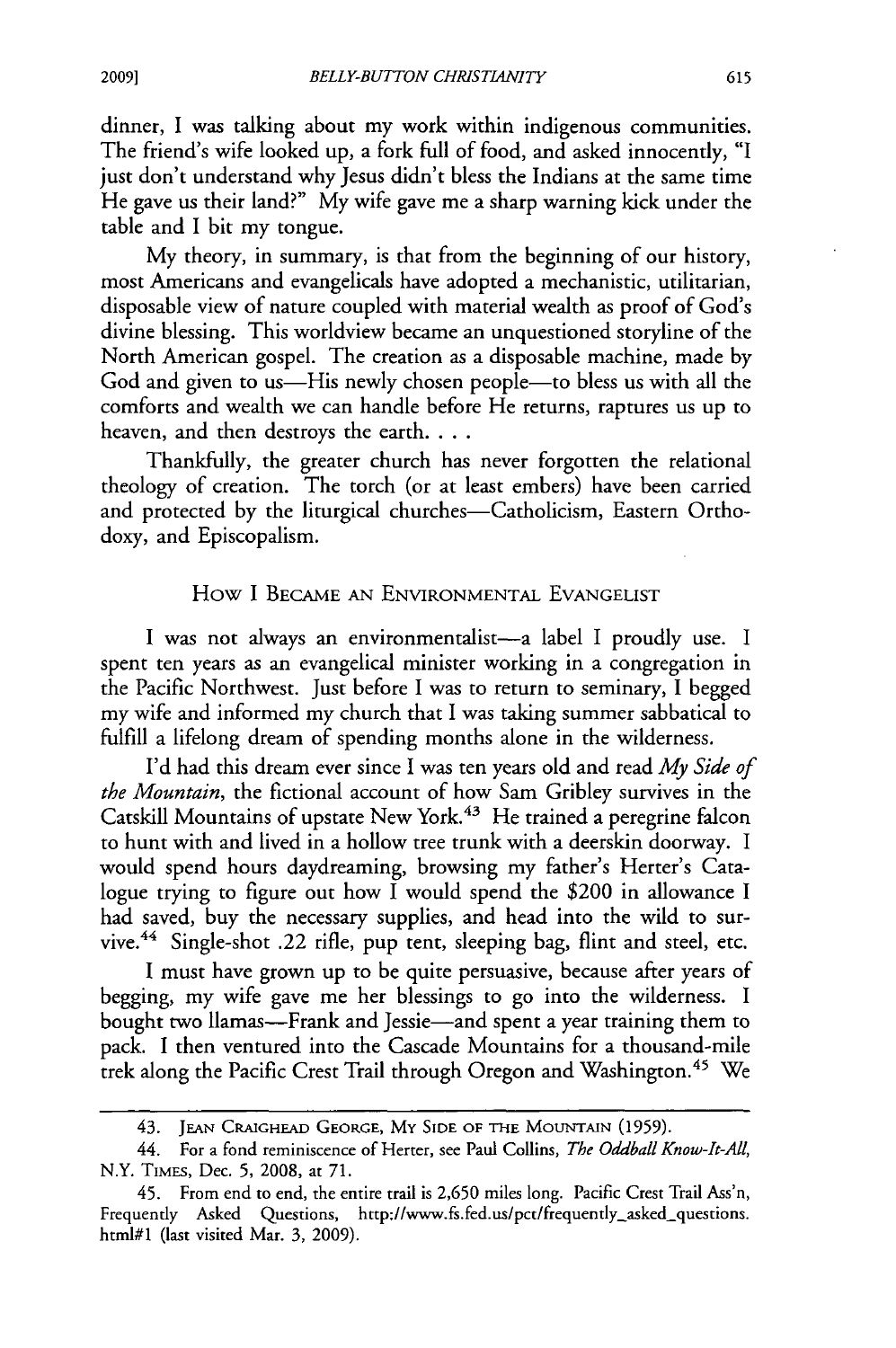started out hiking six miles a day, working up to our eventual pace of twelve miles a day.

It was a glorious and relatively leisurely summer. Late-morning coffee, hiking by 9 a.m., stopping by 3 p.m., then reading in the afternoon sunlight while sitting in a lawn chair, sleeping on two air mattresses, playing on an electronic chess set powered by a solar battery charger. At camp: a tent, a solar shower, a Bible, a lantern to read **by,** six *Thomas Covenant the Unbeliever* fantasy novels to read,<sup>46</sup> a journal to write in, a fountain pen to write with. I had so much gear, it took almost an hour to pack all my luxuries every morning-and the llamas carried it all.

One night, about three months into the four-month journey, the llamas and I crossed the top of a treeless ridgeline and followed the curving trail down into Big Crow Basin.<sup>47</sup> Aptly named, because as we came into the meadow, a murder of hundreds, if not thousands, of crows scattered up. Cawing and swirling, they were a spooky omen of the upcoming events of the night.

I set up camp on the edge of a meadow under some tree branches by the forest edge. By this time in the trek, I was living the natural rhythms of the wild-getting up with the sun, going to sleep with the moon, celebrating the silence, and feeling a deep, deep spiritual contentment.

That night, I got ready for bed and staked the two llamas out in the meadow, using a screw-in dog stake and two long, flat 25-foot lead lines. The night sky was clear and there was a full moon, so the night became cool. A low bank of fog formed, maybe two feet deep, rising off the meadow.

Somewhere around 2 a.m., I awoke hearing the crushing of leaves and breaking of twigs as something walked around the tent. Assuming the llamas had somehow gotten free of the stakeout line, I lay in my warm sleeping bag trying to decide if I needed to get up in the frigid alpine night to re-catch them or if I could wait until morning.

Laying there groggy, half-asleep, I tried to muster the urge to arise when I heard a scream right outside of the tent-a high-pitched, soulful cry. I was now fully awake, fumbling around in the moon shadow looking for my .357 magnum, 8-inch-barreled, stainless-steel Smith & Wesson revolver. As I scrambled to load it with bullets, alternating wadcutter and hollow-points (one to go deep and one to go wide), I was asking myself, "Was that a bear? Or the cry of a cougar? Maybe it was the sound a llama makes when a cougar has just landed on its back?" At

<sup>46.</sup> **STEPHEN** R. **DONALDSON,** 1 & 2 CHRONICLES OF **THOMAS COVENANT,** THE **UNBELIEVER** (1977-83).

<sup>47.</sup> JEFFREY P. SCHAFFER *&* **ANDY** SELTERS, 2 PACIFIC CREST TRAIL: **OREGON AND WASHINGTON** 248 (6th ed. 2000).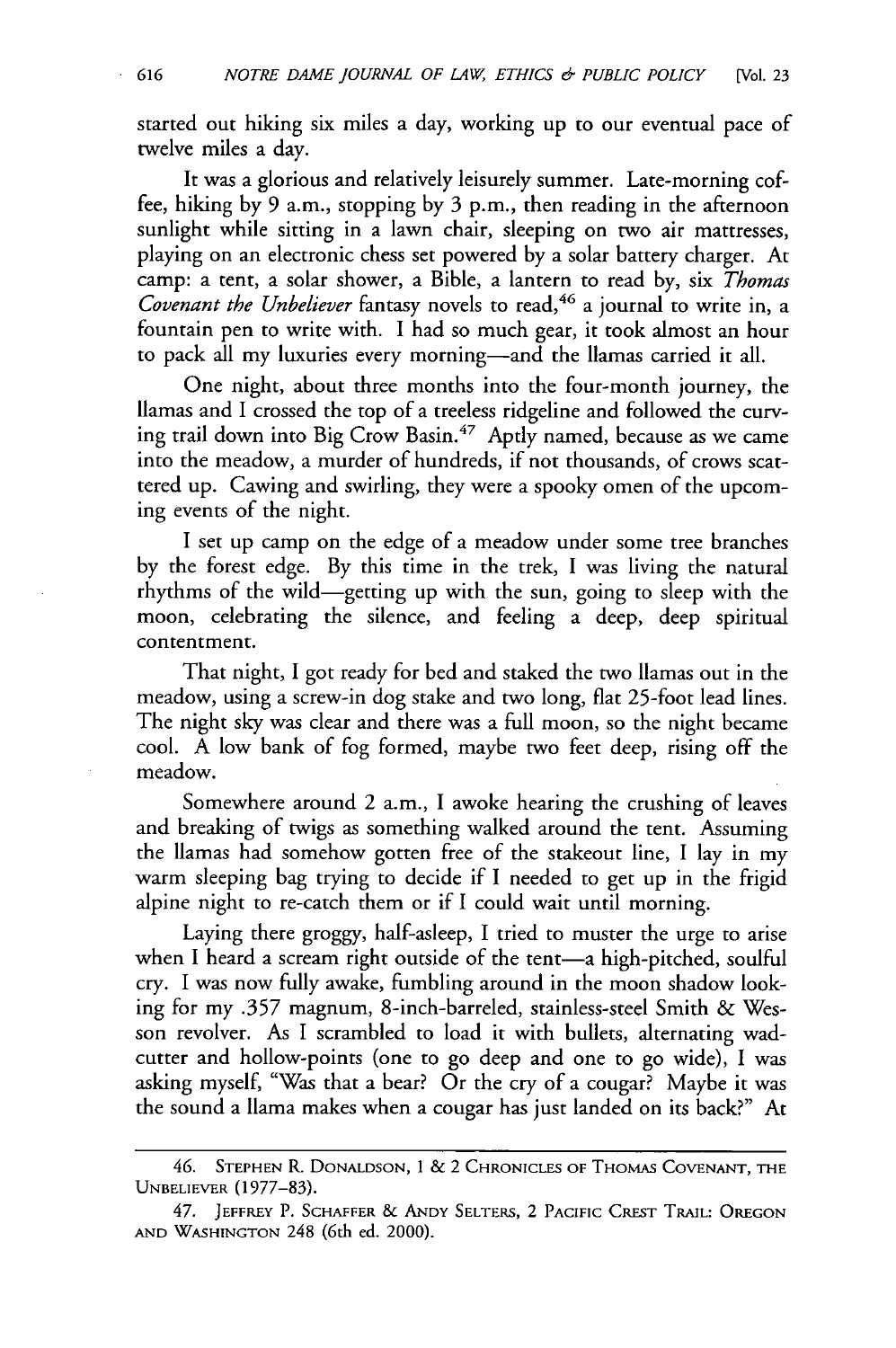2 a.m., all alone in the middle of the night, I am a bit embarrassed to admit that Bigfoot was on the matrix of possibilities.

Crawling out of the sleeping bag, I put on my hiking boots and quietly stepped out of the tent clutching the pistol. Standing in the shadows, with the fog reflecting the moonlight, I saw a herd of ten to twelve elk grazing. In the middle of the herd was a magnificent bull. His antlers were so large they reached halfway down his spine. Surrounded by his harem of cows, this beast of the forest lifted his head towards heaven. With the steam blowing out his nostrils, he let out another cry. Mystery solved. What I had heard earlier was the rut of the bull elk; a primal cry of wild, of glory, of lordship.

Standing there covered with goosebumps from the wonder of it all (also partially because I was almost completely naked), I was reminded of the scripture in Genesis 1:

And God said, "Let the earth bring forth the living creature after his kind, cattle, and creeping thing, and beast of the earth after his kind": and it was so. And God made the beast of the earth after his kind, and cattle after their kind, and every thing that creepeth upon the earth after his kind: and God saw that it was good.<sup>48</sup>

The word "good" in Hebrew is *tov* (or *towb*).<sup>49</sup> It is a relational term-means "good" like an artist who looks at their creation and knows when it is complete, when they can stop for it is finished. As I watched the elk, I was overcome by a sense of goodness. It was at that moment when I recognized how deeply I loved nature, the stars, the elk, and the wilderness. It was an epiphany of the eyes of my soul.

For the next two days, I walked in the wild lands until reaching the edge of the federally protected wilderness. Stepping out from the trees, I came into a muddy clear-cut that had recently been a logging operation. With slash piles and Douglas fir stumps eight to ten feet across, it was the largest clear-cut I have ever seen, even to this day. I was shocked at the amount of devastation-and had this sense of unnecessary destruction, of people who have power over nature but have no sense of limits.

Brokenhearted by the site of carnage in what had clearly been an ancient forest, I found a sunny spot and sat on an immense stump for my daily Bible reading. As I read Proverbs 31:8 for the fourth time that trip, the words meant something different. "Speak out for those who cannot speak for themselves." Praying beseechingly, I asked, "Lord, who speaks for your spotted owls, your elk, and your ancient forests?"

Sitting on that stump, I made a covenant with God to speak out for the wilderness and for all the species that called it home. Thus began the calling to preach environmental stewardship and a theology that reflects a

 $\bullet$ 

*<sup>48.</sup> Genesis* 1:24-25.

<sup>49.</sup> BROWN **ET AL.,** *supra* note **26,** at 373-75.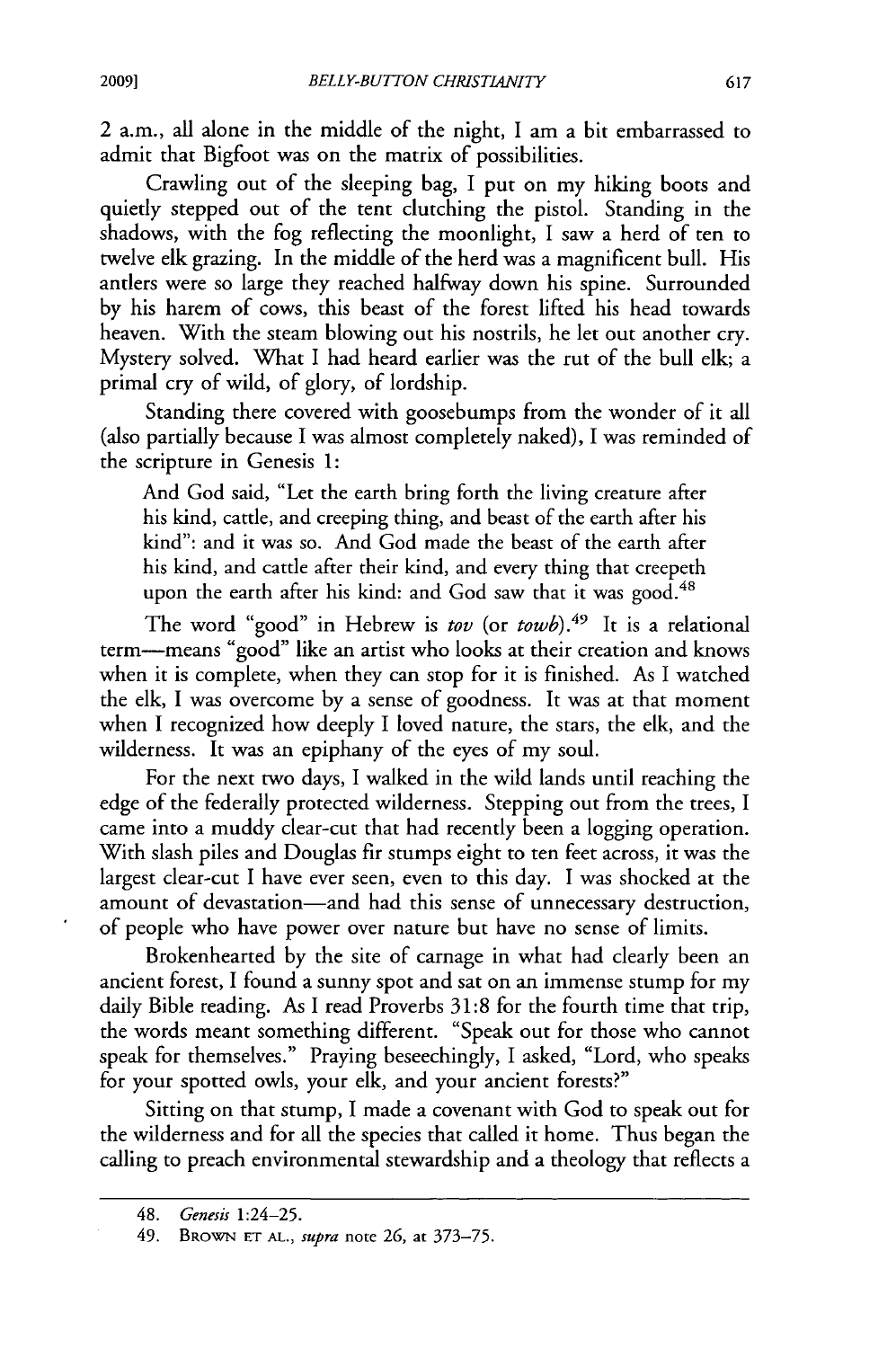relational, loving, and sacrificial care of God's creation; a passion that continues to this day.

The political and social battle over the enforcement of the Endangered Species Act was in high gear with the listing of the spotted owl shutting down much of the logging on the federal forest.<sup>50</sup> For the final month on the llama trek, I spent every evening exploring the Bible to glean what a Christian relationship to creation might look like. Late at night, I would even hear conservation biologists hiking, eerily hooting for owls in the forest as they inventoried nests, marking the places where the owls hooted back. The biologists would then go back for further research in the daylight.

**My** time in the wilderness spent researching the Bible was fruitful. Reading the scripture with a deliberate desire to discover God's truths about caring for creation gave new meaning to verses that I had read many times before but without an environmental perspective.

In particular, four stewardship parables starting in Matthew 24 made new sense.

1. the parable of the faithful and wise servant $51$ 

2. the parable of prepared and unprepared bridesmaids<sup>52</sup>

3. the parable of the servants entrusted with the talents<sup>53</sup>

4. the parable of the reward for those who served "the least of these"<sup>54</sup>

There was a common thread of authority and accountability in these parables. The Master gave authority to certain servants along with the decision-making ability to manage the household in his absence. In all four parables the Master later returns and demands an accounting from the servant-Were you faithful; were you wise? Did you serve the least of these? Are you worthy of a reward for your faithfulness? Or should you be punished for your unfaithfulness?

In the first parable of the faithful and wise servant, Jesus asks rhetorically, "Who then is the faithful and wise servant whom the master has put in charge of his household to make sure that they have food at the

- **52.** *Id.* 25:1-13.
- **53.** *Id.* 25:14-30.
- 54. *Id.* 25:31-46.

**<sup>50.</sup>** For more on the controversy at the time the spotted owl was listed, see, e.g., *Concern About Spotted Owl Leads to Ban on Timber Sale,* N.Y. TIMES, May **25, 1991,** at 1-11; Timothy Egan, *Politics Reign at Spotted Owl Hearing,* N.Y. TIMES, Jan. **9,** 1992, at A14; Timothy Egan, Softening Stand on Spotted Owl, Administration Delays Protection, N.Y. TIMES, June 27, **1990,** at **Al;** Timothy Egan, *Split on How to Save Spotted Owl is Reported in Bush's Study Group,* N.Y. TIMES, Sept. **8,** 1990, at 1-18; *Northwest Loggers Challenge Rules on Spotted Owl,* N.Y. TIMES, Sept. **1,** 1991, at 1-29.

*<sup>51.</sup> Matthew* 24:45-51.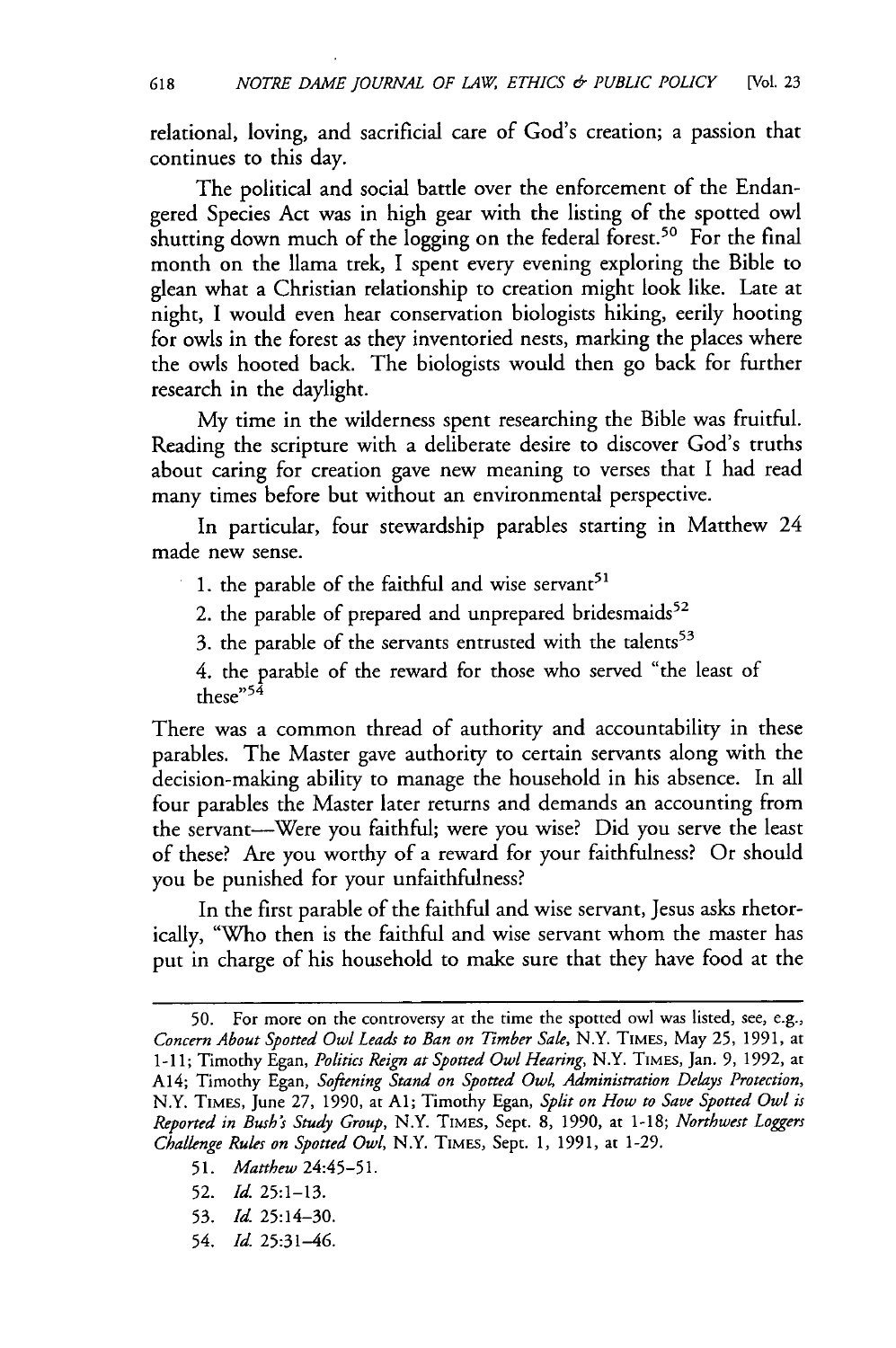proper time?"<sup>55</sup> Those who are *faithful* and *wise* serve the entire household of God and are contrasted with the *foolish* and *evil* servant who instead gets drunk and beats the other servants. 56 The Master expects the servant to labor in maintaining the needs of the household, to see that they have food so that their biological needs are met.

This parable has great wisdom for today. Drunk on consumerism, narcissism, and cheap energy, we have created a global economy that is dependent upon ever greater exploitation of the earth. Driving species to extinction, destroying the integrity of habitats, unraveling the web of life are of no concern as long as the economy is growing.

As the appointed caretakers and as gardeners, we have the right to take fruit from creation, but we don't have the right to destroy the inherent fruitfulness of it. The faithful, wise, and prudent servants recognize that they are serving the entire household of God, not just themselves. They have adopted the code of ethics that was other-minded, inclusive, and sacrificial.

The next parable is of the prepared and unprepared bridesmaids. In this parable, the bridesmaids went to the right place at the right time to wait with the right equipment.<sup>57</sup> They went out to the dark trail to greet and bring light to guide the bridegroom back to the wedding feast. Their faithfulness and obedience is not in question. Rather their foresight-their ability to think long-term and plan for unexpected consequences-is the stewardship ethic in this parable. The wise ones asked themselves, "What if the master tarries?" They brought extra oil and lamp wicks.<sup>58</sup> They took the ethical code of longsightedness and the cautionary principle seriously.

Indeed, the master did tarry.<sup>59</sup> When the servants who did not bring enough oil realized they were going to run out, they demanded that the wiser servants sacrifice and give them some of their oil. The wise servants recognized that if they did that, then no one would have enough oil to greet the master with light; they would have betrayed their higher calling to be there for the master, so they refused to share.<sup>60</sup> The stewardship lesson I gleaned is to be willing to say "no" to the foolish and to the unsustainable choices and pressures put upon you by the unwise of society. Stewardship requires us to think ahead, to plan for unexpected consequences, and to refuse to follow the foolish.

**<sup>55.</sup>** Id. 24:45. The phrase "food at the proper time" is a reference to *Psalms* 104:27, where it says that God the Father gives the sea creatures their "food at the proper time."

**<sup>56.</sup>** *Matthew* 24:46-5 1.

**<sup>57.</sup>** Id. **25:1.**

**<sup>58.</sup>** Id. 25:4.

**<sup>59.</sup>** *Id* **25:5.**

**<sup>60.</sup>** Id. **25:8-9.**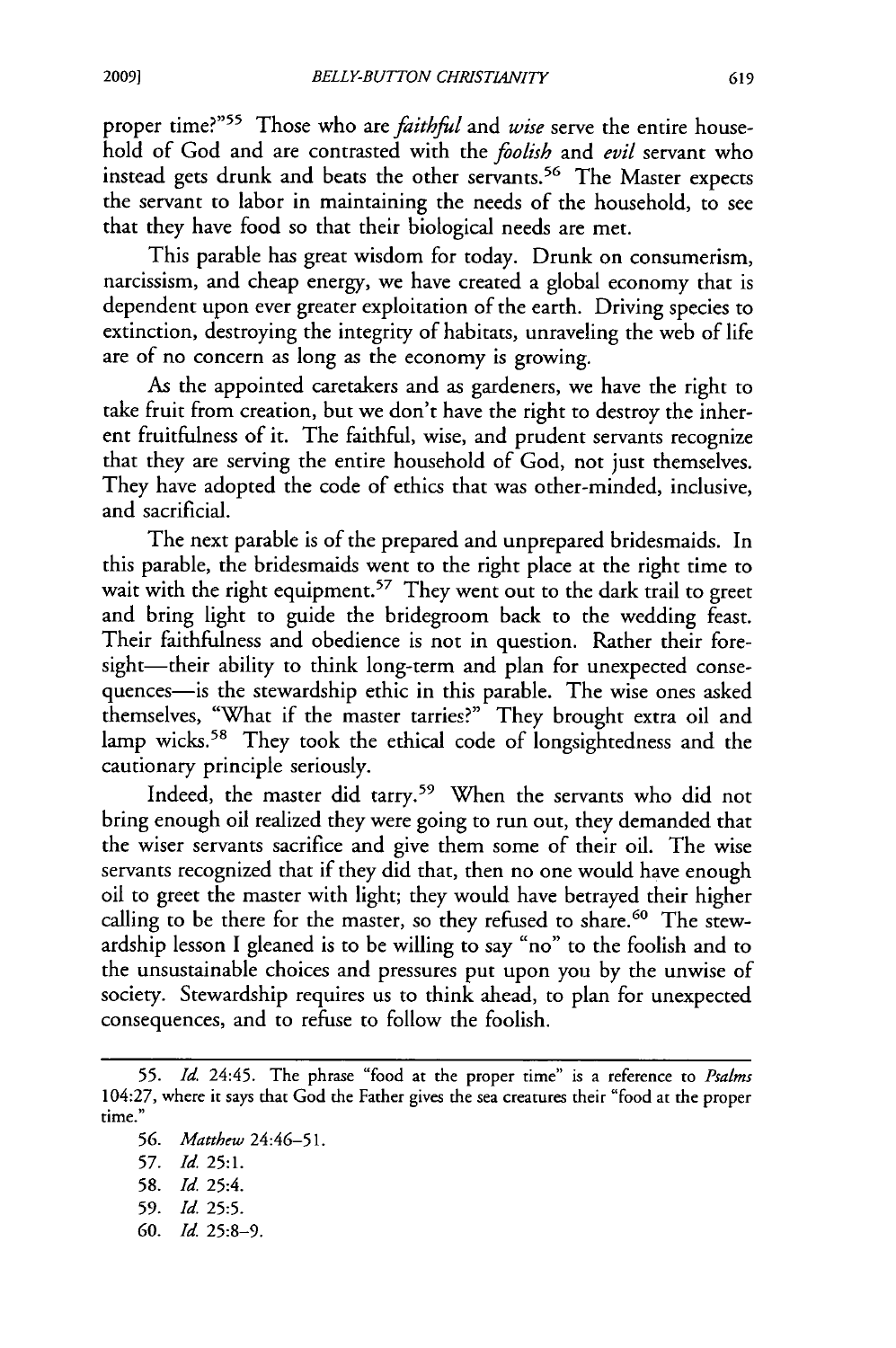The third parable is of the three servants who are given money (talents) to invest for their master. The master gave each servant different amounts of money to actively manage until his return.<sup>61</sup> The first two servants earned a profit.<sup>62</sup> The third servant, however, fearful that he might invest unwisely and lose the trust, buried the money.<sup>63</sup> He did not squander it or waste it. He just did nothing with it. On first read, this parable seems to be telling us to maximize financial profits, but a better lesson is the expectation that servants are to actively increase the fruitfulness of the master's holdings.

This is the tension between fruitfulness and risk. There are no guarantees of success, so the ethic of stewardship demands vigilance and action. Environmental stewardship is a complex conversation that affects every single point of our life. It can be overwhelming and difficult because decisions must be made with limited information and multifaceted, interrelated variables. The servant was condemned not because he failed, but because he did nothing. He did not make the sacrifice, he did not take the risk.

The last parable tells of the separation of the sheep and goats. The master judged them using the measure of "Did you give me food? Did you give me water? Did you clothe me?"<sup>64</sup> What both sets of servants did not realize was that they served the master by serving the least of these. This parable teaches that stewardship is not self-serving but is motivated by a purity of heart.

The covenant God made with Noah is indispensable in understanding the desire of God. This was a covenant between God and Noah and his descendants after him and with every living creature on earth for all generations to come. This was a covenant between Him and all life on earth.<sup>65</sup>

We have to treat the earth as if our lives depend upon it. We do not have to guess about how God sees creation. It is "good."<sup>66</sup> Restoring Eden reflects this in our mission statement: to make "hearts bigger, hands dirtier, and voices stronger by [learning] to love, serve, and protect God's creation."<sup>67</sup> Re-establishing the historic theology of a relational view of nature is the core work of Restoring Eden. Scripture says creation is not a machine-but a living community with numerous voices: a voice of praise, <sup>68</sup> a voice of instruction, <sup>69</sup> and groans of suffering.<sup>70</sup> Modern soci-

**69.** *Eg., Job* 12:7.

**<sup>61.</sup>** *Id.* **25:15.**

**<sup>62.</sup>** *Id.* 25:16-17.

**<sup>63.</sup>** *Id.* **25:18,** 24-25.

<sup>64.</sup> Cf id. **25:35-36.**

**<sup>65.</sup>** See Genesis 9:9-17.

**<sup>66.</sup>** See id. 1:31.

<sup>67.</sup> Restoring Eden, *supra* note 13.

**<sup>68.</sup>** *E.g., Psalms* 145:10.